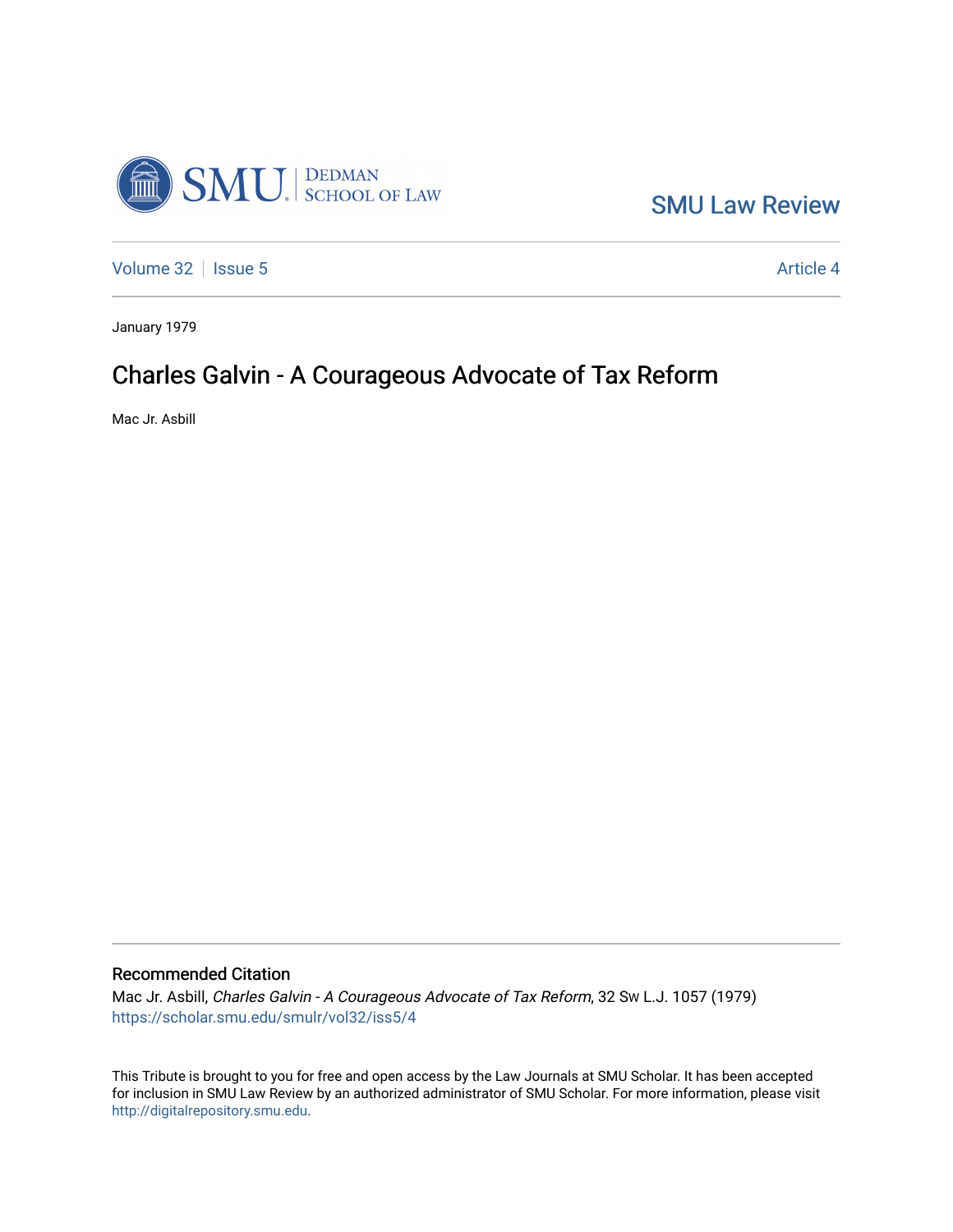## CHARLES GALVIN-A COURAGEOUS ADVOCATE OF TAX REFORM

*by*

## *Mac Asbill, Jr. \**

 $\blacksquare$   $\blacksquare$  Y closest association with Dean Galvin occurred during the course of a project on substantive tax reform undertaken by the American Bar Association's Section of Taxation-a project that told me and others a good deal about the dynamics and the politics of tax reform and a great deal about the qualities of Charles **0.** Galvin.

The project began in 1962 when the Council of the Section of Taxation terminated the long-standing custom of the Section to restrict its activities to "technical" tax issues, that is, to relatively minor improvements in existing law that were designed to increase equity and administerability within the existing framework without altering significantly that framework itself. The ABA's House of Delegates passed a resolution calling upon the Section of Taxation

to undertake a comprehensive study and analysis of our present tax structure and policies, looking to ultimate substantive tax reform that will best contribute to the preservation of our form of government and advance our economic national stability and growth. **. .** and to make such recommendations **. . .** as it may deem appropriate **.... '**

Shortly thereafter, the Council of the Section established a Special Committee on Substantive Tax Reform under the chairmanship of Edwin S. Cohen, later to become Assistant Secretary of the Treasury for Tax Policy, and then Under Secretary. Galvin was appointed vice-chairman of that committee.

The significance of this series of events may well escape a newcomer to the federal tax scene who does not recall the self-imposed limitations under which the Section then operated and who may be unaware of the fact that many tax lawyers at that time considered basic tax policy something beyond their ken, something best left to economists and politicians. The creation of the Special Committee marked the first full realization by this major segment of the organized tax bar that it might contribute significantly to the development of sound tax policy. This change enhanced the tax lawyer's opportunity to influence the development of federal tax legislation.

The Special Committee promptly undertook studies, with the help of

**<sup>\*</sup>** A.B., Princeton University; LL.B., Harvard University. Attorney at Law, Washington, D.C.

**<sup>1. 87</sup> REPORTS OF AMERICAN BAR ASSOCIATION** 147 (1962).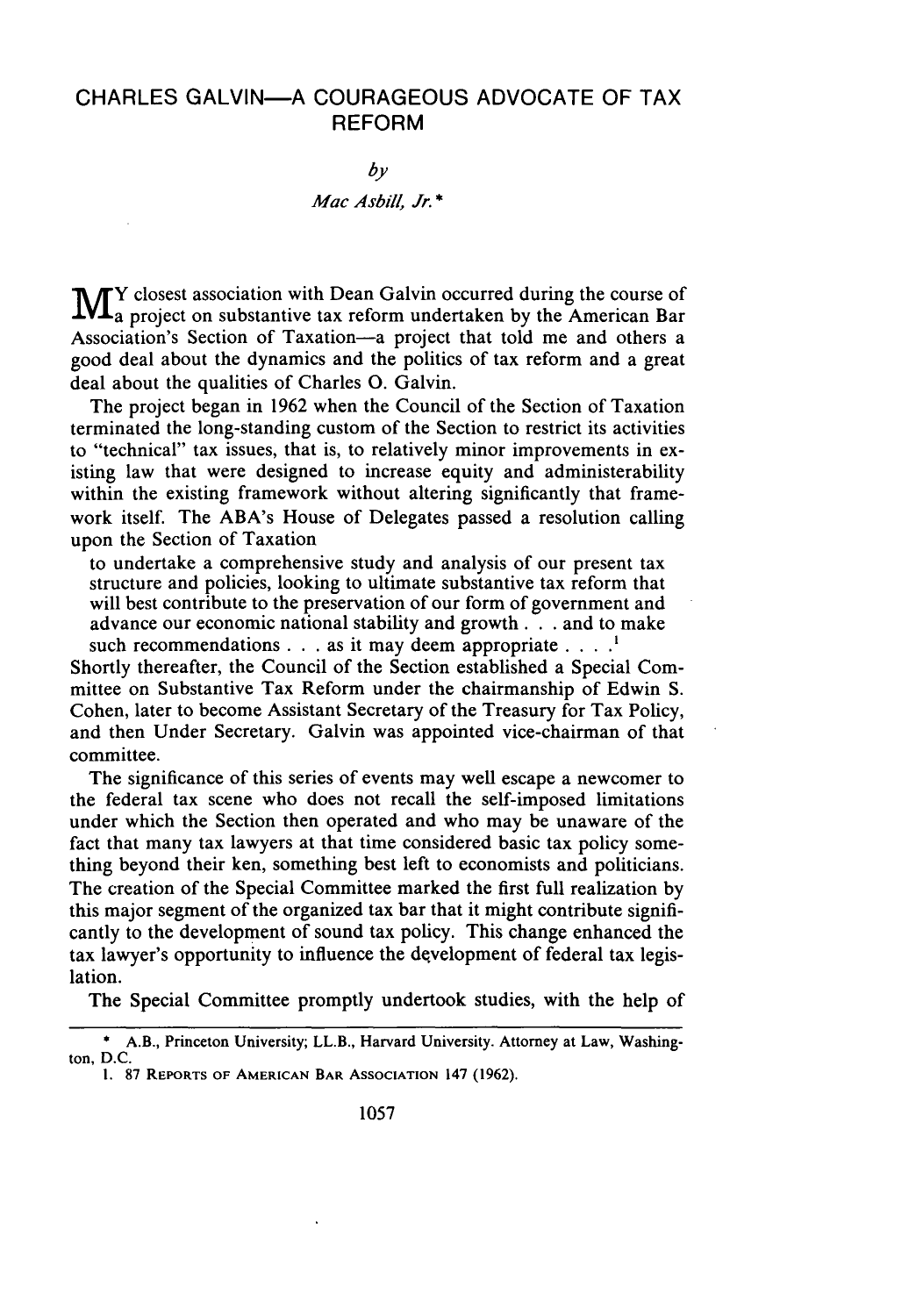special subcommittees created **by** other committees of the Section, in a dozen or so broad areas that it thought deserved priority. It reported to the Council of the Section in early **1963.** On the basis of that report the Council urged upon the Board of Governors of the **ABA** two significant resolutions.2 The first, after decrying the inequitable distribution of the tax burden, the stifling of incentive for work and investment, and the myriad exceptions and special provisions under the present system, called upon the Board to approve continuing inquiry and research **by** the Section "leading to the objectives of establishing a fair and equitable tax system, broadening the tax base, and providing incentives for work and investment,"<sup>3</sup> and requested the consideration of specific provisions designed to broaden the tax base, lower the rates, and eliminate double taxation of corporate income. The second resolution charged that the Kennedy **Ad**ministration's proposals for tax reform, which had been submitted to the Congress in January, "would not accomplish the type of basic reform required, but are piecemeal in nature and add greater complexity,"<sup>4</sup> and urged the Congress to defer consideration of major structural changes until it could enact a program of basic reform. These resolutions were adopted **by** the Board of Governors in May of **1963** and **by** the House of Delegates in August of **1963.** Together with their accompanying reports, they constitute a rather remarkable document, worthy of careful reading **by** anyone seriously interested in the history of efforts to achieve basic tax reform.

I have recounted the foregoing as background for a description of Galvin's role in the tax reform drama. In August 1963, he became chairman of the committee, which consisted of about twenty experienced and respected practitioners and leaders of the tax bar, including several former chairmen of the Section. As the most junior, and certainly the least distinguished, member of the committee, I was its vice-chairman. Having been heavily involved in the nuts and bolts of tax practice, and seldom having been required to ruminate about matters of broad tax policy, I could contribute little of a substantive nature to the work of the committee. Essentially my function was that of an administrative assistant to the chairman, assisting him in the handling of a substantial volume of paperwork, the coordination of views expressed by the committee members and the editing of papers they prepared. In that role, I observed Galvin in operation from close range.

He immediately organized the committee into teams to study and develop position papers on specific subjects. He set forth the basic assumptions on which our considerations were to be premised, including, for example, a rate structure ranging from ten to fifteen percent at the bottom to thirty-five to forty percent at the top, very limited special treatment of capital gains, virtual elimination of double taxation of corporate income, and substantial broadening of the tax base by inclusion in gross income of

<sup>2. 16</sup> **ABA BULL. OF SECTION** OF **TAXATION, No.** 4, July 1963, at 4.

*<sup>3.</sup> Id*

*<sup>4.</sup> Id.* at 5.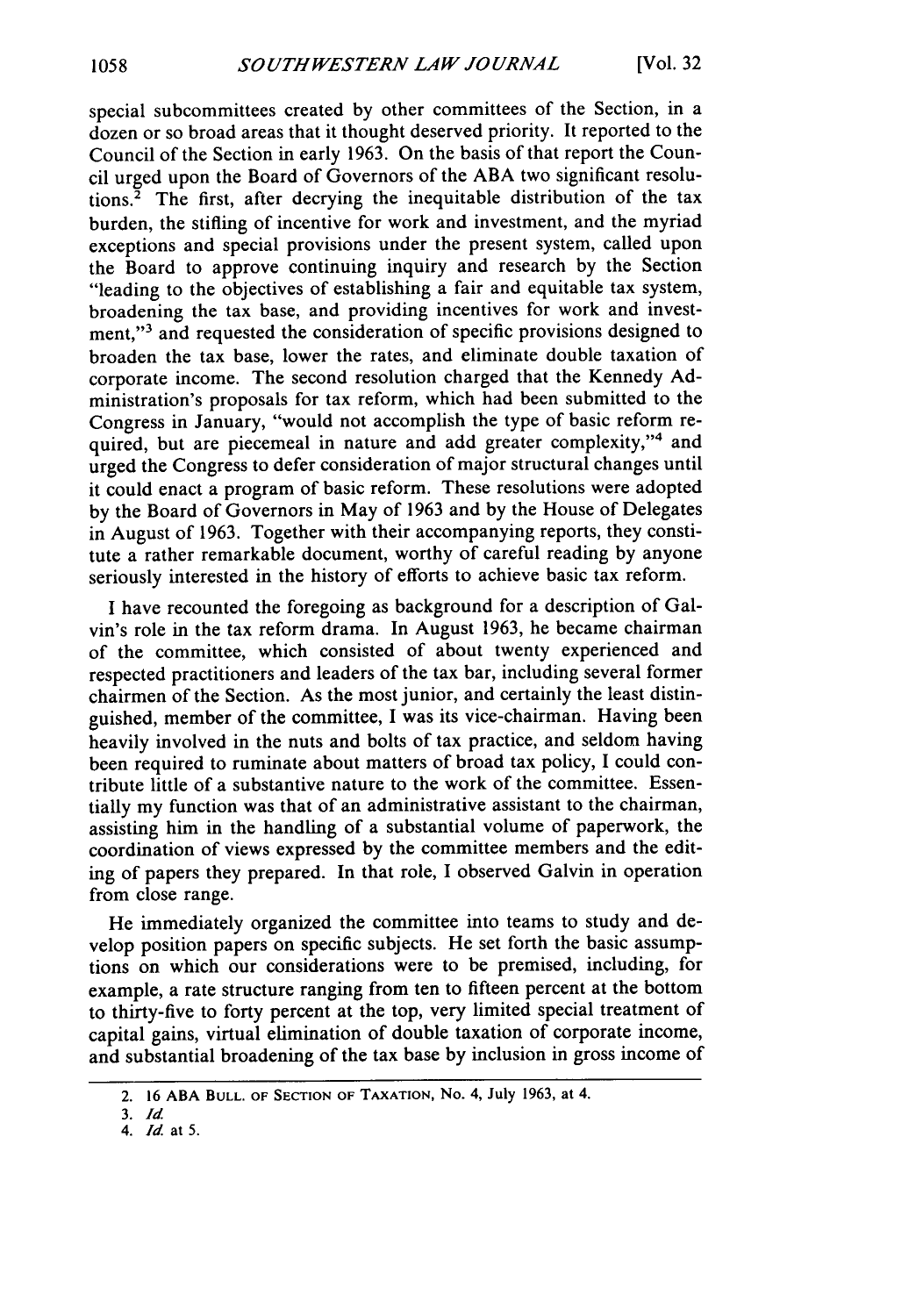items theretofore excluded and by eliminating or reducing nonbusiness deductions. He specified the matters to be considered with respect to each study area, such as revenue effect, economic effect on the relevant market, intergovernmental relationships, political problems, administrative difficulties, transitional problems, and treatment of the particular item under the tax systems of other countries. Within this framework, some twentysix specific topics were assigned, including retirement income, the interest element in life insurance, interest on state and local bonds, capital gains, all of the personal deductions, depreciation, depletion, and double taxation

There then began a period of intense activity, led by the committee, but joined in by many others in the Section, involving accumulation of data, preparation of reports, and detailed discussions with the Council of the Section. In the spring of 1964, the Treasury Department was asked to provide us with computer data showing the revenue effects of various substantive changes and a rate structure ranging from ten to forty percent that would produce about the same revenue as present law after taking into account specified base-broadening changes.

of corporate income. Characteristically, Galvin assigned to himself the

highly controversial areas of depletion and tax-exempt interest.

During this period I worked closely with Galvin; we were in touch by telephone almost daily and we had many personal meetings. He was, in my view, a superb committee chairman. His guidance was skillful and gentle; he operated by power of persuasion, never by fiat. He was always open-minded and never dogmatic. As might be expected in a project of this sort, there were many disagreements among members of the committee, not to mention the disagreements between the committee on the one hand and others in the tax bar and in industry on the other hand. Galvin played a key role in reconciling those differences, and he brought a balanced perspective to our deliberations.

I have never seen Galvin teach in a formal setting, but his talents as a teacher shone through clearly during this period. He stretched the minds of many of us who were working on the project, opening up new vistas of inquiry and gently leading us to reflect on matters that far transcended the normal concerns of practicing lawyers. He put on one of the finest exhibitions of on-the-job teaching that I have ever witnessed.

But my overwhelming impression of Galvin during this period was one of steadfastness and courage in the face of intense pressure. I suppose it was inevitable that taxpayers who benefitted substantially from various exclusions, deductions, and other forms of special treatment in the Internal Revenue Code should become alarmed over the prospect of a project that questioned the necessity for, or wisdom of, such treatment. It was, perhaps, a reflection of some naiveté on Galvin's part that he did not foresee the intensity of such a reaction. In any event, the reaction came with hurricane force. Industry groups and their representatives fiercely attacked the work of the committee, challenging its purpose, taking elements of its deliberations out of context, and applying every available pressure to bring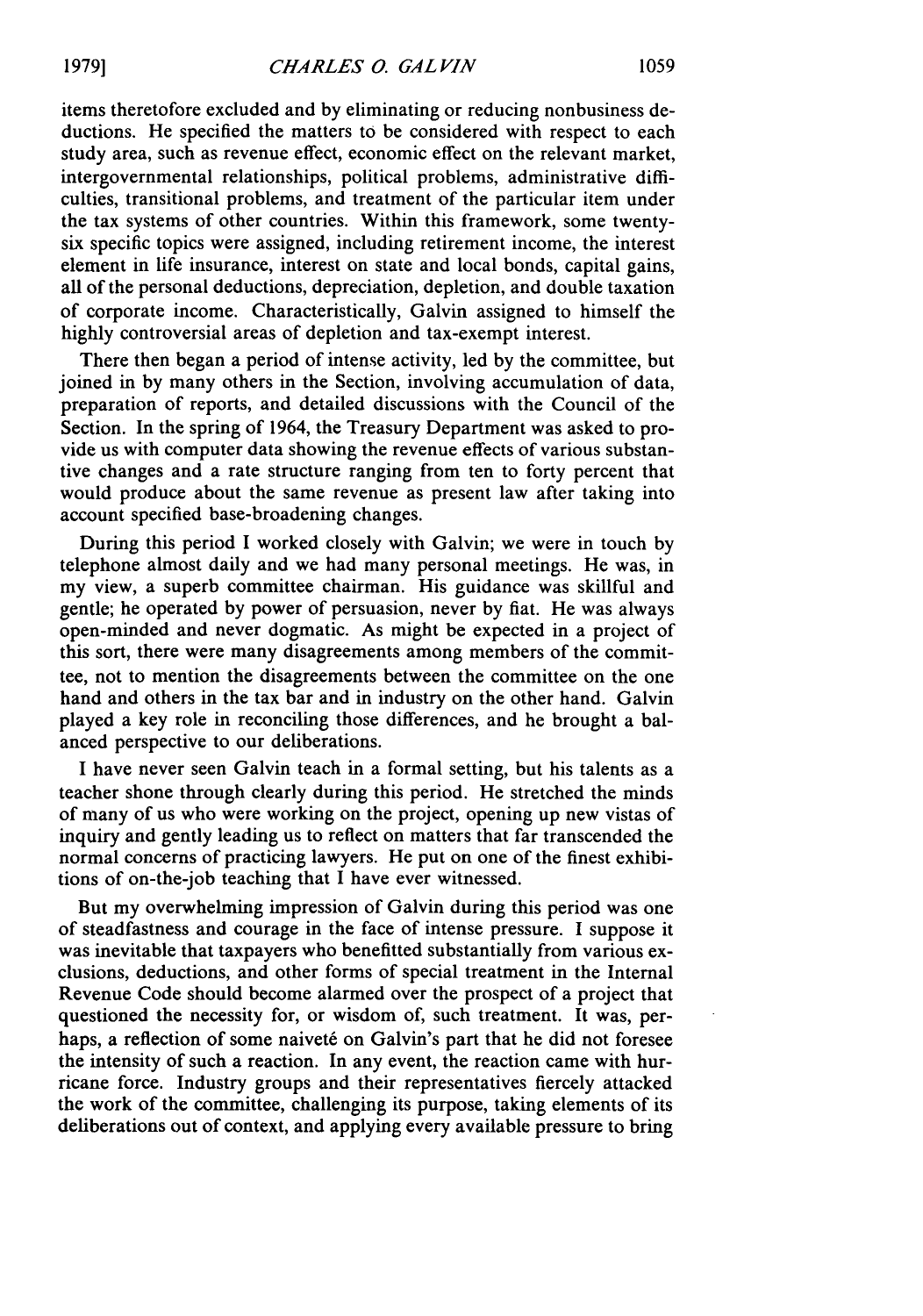the study to a halt. Most of us on the committee felt these pressures to some extent-house counsel of valued clients called to protest further continuation of certain lines of inquiry; many lawyers who had theretofore shown little interest in the Section of Taxation became members in order to express their views in opposition to various directions that they perceived the committee's inquiry to be taking.

But the pressures felt by the rest of us were mild compared to those exerted on Galvin. The most intense pressure, as might be expected, emanated from the oil and gas industry, which saw the project as a threat to the continuation of percentage depletion and perhaps to the expensing of intangibles. The industry trade publications mounted attacks on the "Galvin Committee" and on Galvin personally. Many letters of complaint were directed to the trustees of SMU where Galvin was dean of the law school. It was much to the credit of William Clements, then chairman of the Board of Trustees, that he discussed the matter calmly with the dean, and assembled a number of the leaders of the industry so that Galvin could explain the nature of the study. Once these leaders were advised of the comprehensive nature of the project, the fact that specific items were considered only in the context of a drastically revised tax system with greatly reduced rates, and the fact that the selection of an item for study did not imply any conclusion by the committee as to the appropriate ultimate treatment of that item, their anxieties were somewhat, though not totally, alleviated. Similar pressures were exerted by the coal and timber industries. The municipalities, sensing a threat to the exemption from tax of interest on their obligations, took action through their trade associations. In almost every instance, the focal point of the attack was Galvin.

Galvin reported these attacks to his committee—matter-of-factly and at times with incredulity. But he never whimpered or complained. Most significantly, he never once suggested that we retreat in the face of these pressures. Indeed, his steadfastness and his determination to complete our assigned task exemplified the courage under fire that all lawyers hope to be able to muster whenever our activities for the public good are challenged by clients or by others who in one way or another have the power to control our destinies.

The data furnished us **by.** the Treasury Department made it clear that there were many problems, requiring long-range study and analysis, presented by the type of broad-based tax contemplated by the committee. Thus, the Treasury's rate schedule, though close to the minimum and maximum rates suggested by the committee, reflected an unacceptably sharp progression in the lower and middle brackets. The impact of the schedule upon types of income and upon different adjusted gross income groups required further detailed consideration. The elimination of the double tax on corporate income appeared to result in a revenue loss that imperiled other desirable objectives.

Accordingly, in its report to the Section in July 1964, the committee concluded that completion of the project would require paid professional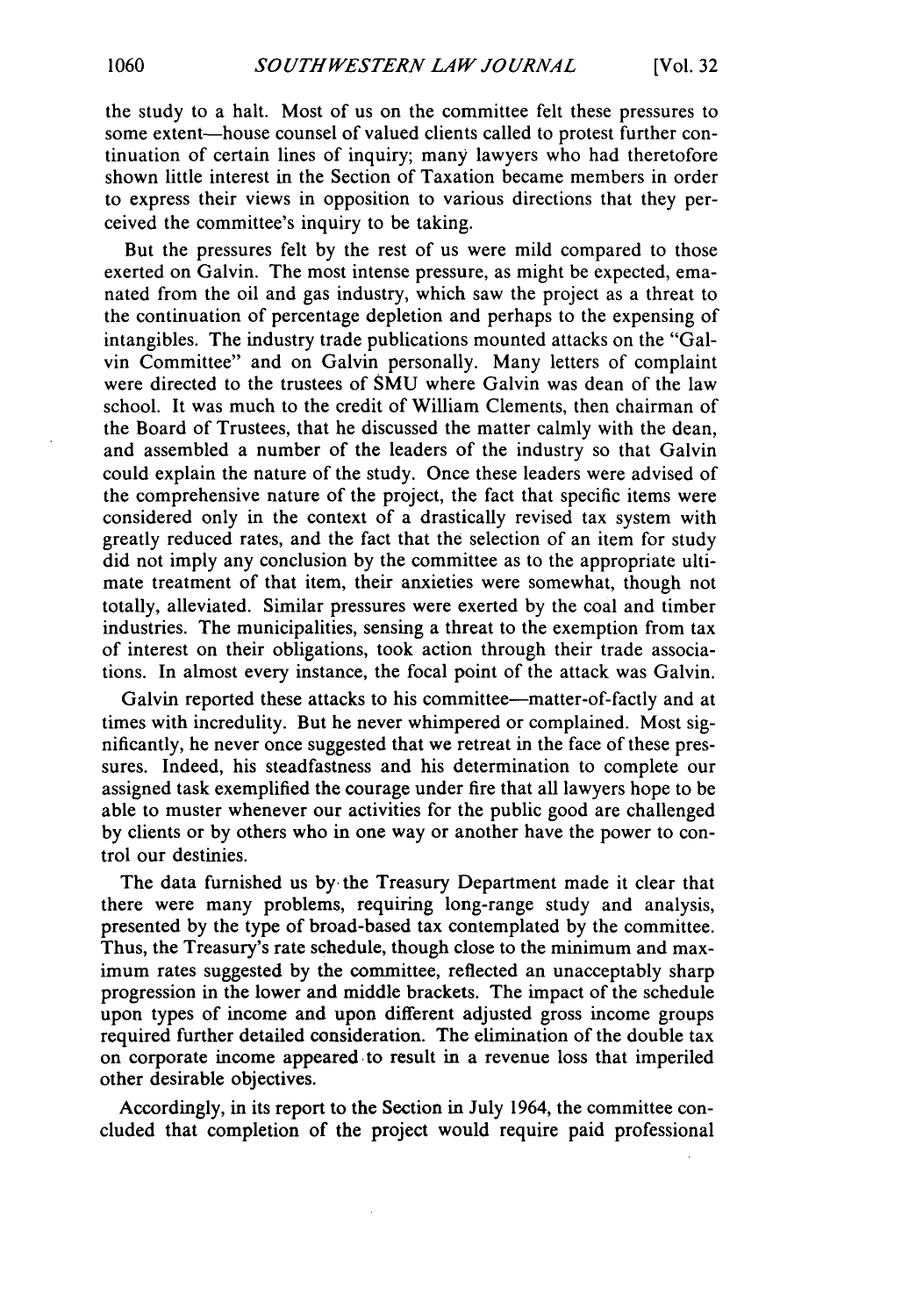assistance by personnel qualified in other disciplines in order to insure informed judgments on the numerous political, social, and economic implications inherent in a program of basic tax reform. It recommended that the necessary funds be sought so that the project could be completed. The committee's report concluded:

The committee feels that lawyers can contribute significantly to such a project by bringing to bear on the problems involved a wealth of technical competence and practical judgment. Given the basic facts, presented with the pros and cons, lawyers, in the Committee's view, are well qualified by training and experience to weigh alternatives and recommend solutions. Consequently, the Committee recommmends that members of the interested Sections of the Association play an active and vital role in the continuation of this project.'

Funds were sought and obtained for a pilot project, under the direction of Arthur Willis of Los Angeles, designed to demonstrate the effectiveness of a large-scale project utilizing computer programming and statistical analysis along with traditional forms of legal research. Although that pilot project, in the views of Willis, Galvin, and other independent experts, justified continuation of the type of interdisciplinary analysis that Willis had begun, in 1968 the Board of Directors of the American Bar Foundation declined further financial support.

Friends of the project then persuaded the Washington-based Fund for Public Policy Research to sponsor a substantive study of greater depth, building on the models used in the American Bar Foundation project. This study, under the co-chairmanship of Galvin and Willis, was completed in 1973. It demonstrated the possibilities of broadening the base, integrating the corporate and personal income tax, eliminating estate and gift taxes by including gifts and inheritances in the income base, and taxing the family as a unit. Under such a system it was further demonstrated that a rate structure ranging from four to fifty-four percent could garner the same revenue as under the then existing law.

Some members of the technical staff of this project went on to work on the staff of the Treasury in preparing the publication, *Blueprints for Basic Tax* Reform,*6* a study of proposed comprehensive tax reform released by the Secretary of the Treasury, William E. Simon, in the closing days of the Ford administration.

Meanwhile, the Section of Taxation through its Special Committee on Simplification, of which Galvin has been a member, has prepared a series of position papers and analyses in response to *Blueprints.*

And so the work of critical analysis of the system of taxation goes on. Galvin's impact on substantive tax reform was to be a lasting one. He had led a large segment of the tax bar to its initial realization that lawyers are well equipped to play a significant role in the development of tax policy. But perhaps his most significant contribution was his exhibition of courage.

<sup>5. 17</sup> **ABA BULL.** OF **SECTION OF TAXATION, No.** 4, July 1964, at 286.

<sup>6.</sup> **U.S.** DEP'T OF TREASURY, BLUEPRINTS FOR BASIC TAX REFORM (1976).